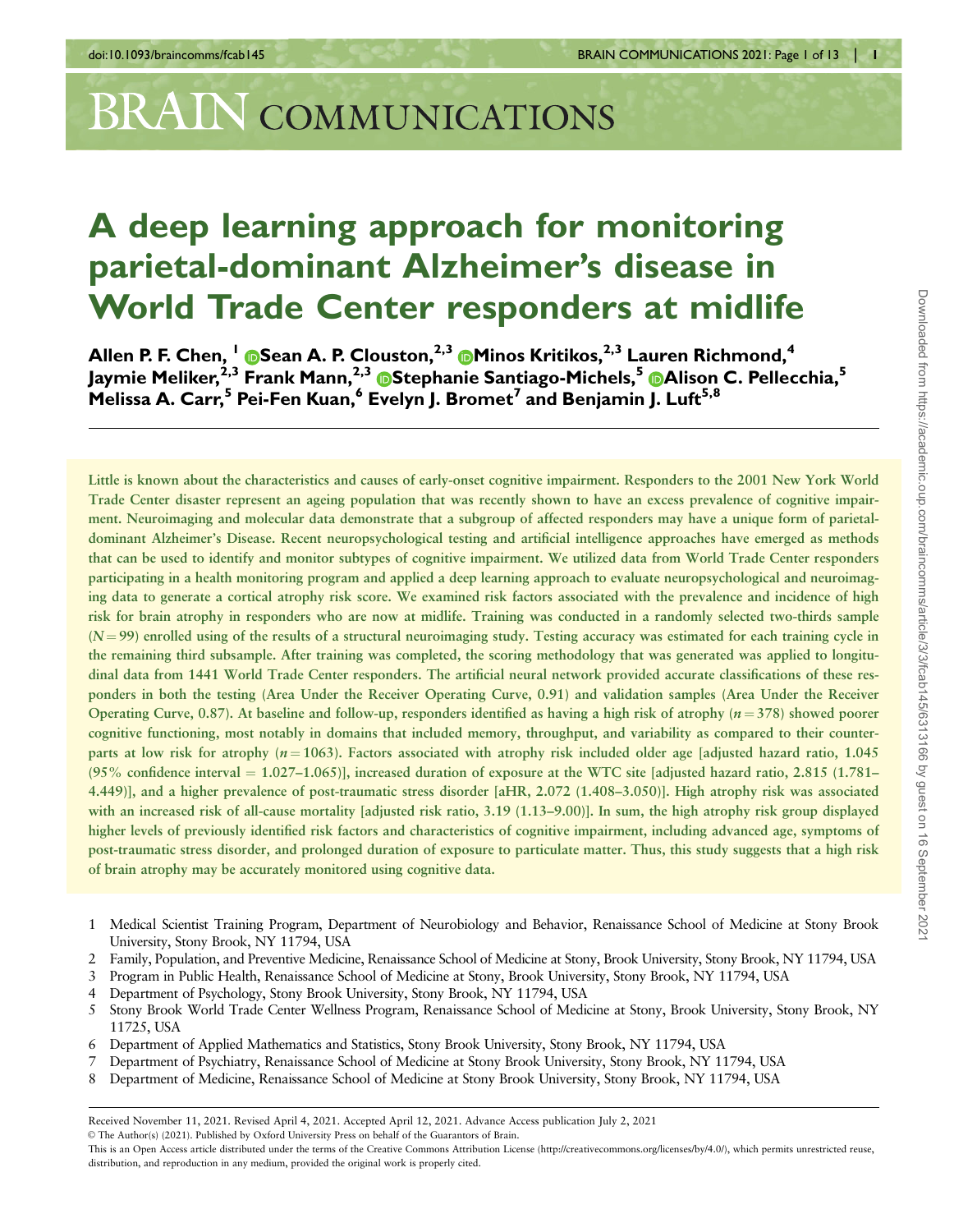<span id="page-1-0"></span>Correspondence to: Sean Clouston, PhD

Program in Public Health and Department of Family, Population, and Preventive Medicine, Health Sciences Center #3-071, Stony Brook University New York, NY 11794-8338, USA E-mail: sean.clouston@stonybrookmedicine.edu

Keywords: cognitive impairment; World Trade Center; artificial neural network; parietal-dominant Alzheimer's disease; Alzheimer's disease and related dementias

Abbreviations: ADRDs = Alzheimer's Disease and related dementias;  $aHRs =$  adjusted hazards ratios;  $ANN =$  artificial neural network; HAR = high atrophy risk; LAR = low atrophy risk; MCI = mild cognitive impairment; OCL = one-card learning; PM = particulate matter;  $PTSD = post-traumatic stress disorder$ ;  $WTC = World Trade Center$ 

#### Graphical Abstract



# Downloaded from https://academic.oup.com/braincomms/article/3/3/fcab145/6313166 by guest on 16 September 202 Downloaded from https://academic.oup.com/braincomms/article/3/3/fcab145/6313166 by guest on 16 September 2021

# Introduction

Alzheimer's disease and related dementias (ADRDS) are collectively the cause of more than 100 000 deaths each year and represent a significant financial burden for affected individuals and their families, who often are called on to provide long-term care.<sup>[1](#page-10-0)</sup> ADRDs are believed to result in specific cognitive changes throughout patients' clinical course.<sup>2</sup> Studies focussed on the general ageing population have revealed that ADRD represents a heterogeneous group of clinical entities that are influenced by a diverse set of environmental and cognitive modulators.<sup>[3](#page-10-0)</sup> A critical question in geriatric research is how to generate accurate diagnoses of new-onset age-related dementia to classify new ADRDS. This will be critical for investigating patient- and demographic-specific risk factors and developing effective treatments that will lead to improved patient care and management.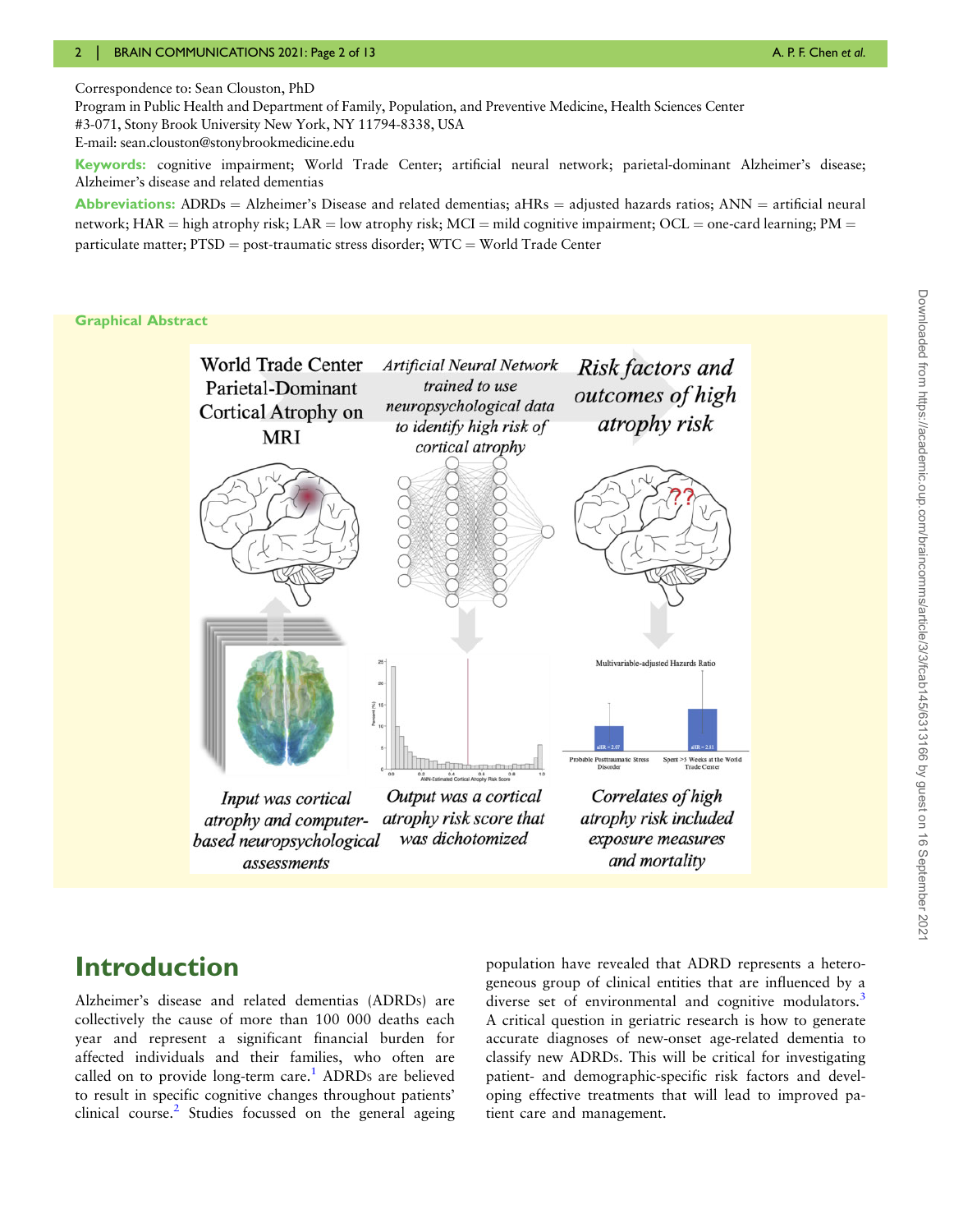<span id="page-2-0"></span>Responders to the World Trade Center (WTC) collapse have an excess risk for developing cognitive impairment. WTC responders have a unique set of characteristics that contribute to the observed increased risk of developing mild cognitive impairment (MCI).<sup>[4](#page-10-0)</sup> WTC responders were exposed to traumatic events and environmental factors that ultimately yielded various new psychiatric and med-ical diagnoses.<sup>[5](#page-10-0)</sup> WTC responders have a higher prevalence of post-traumatic stress disorder (PTSD),  $\delta$  a risk factor for developing MCI in WTC responders.<sup>[7](#page-11-0)–[9](#page-11-0)</sup> Additionally, WTC responders were exposed to debris that contained neurotoxic particulate matter (PM) that increased the risk of developing neuropsychiatric patholo-gies.<sup>[10,11](#page-11-0)</sup> In our recent longitudinal study, we found that prolonged WTC exposures increased the risk of MCI and, moreover, that the incidence of MCI was three times greater among the responders with prolonged exposure to the WTC site who also carried the apolipoprotein- $\epsilon$ 4 allele (APOE-e4) compared to those who did not carry this allele.<sup>[4](#page-10-0)</sup>

There is evidence to suggest that neurodegeneration in the WTC population may present with unique characteristics compared to that experienced by the typical Alzheimer's disease patient, which suggests a unique subtype of ADRD. For example, structural MRI studies have revealed that dementia in WTC responders is associated with marked cortical thinning that has characteristics like the recently identified parietal-dominant Alzheimer's dis-ease subtype.<sup>[12](#page-11-0)</sup> Similarly, one study focussed on plasma biomarkers identified the Alzheimer's disease-associated Amyloid, Tau and Neurodegeneration neuropathological cascade among these responders.<sup>[11](#page-11-0)</sup> Previous literature suggested neuropsychological testing could help in monitoring the risk of developing ADRD, although it is unclear when to begin the methods that might be used to monitor cases of early-onset ADRDS, or potentially novel subtypes. Additional subdivisions and subtypes of ADRD based on neuropsychological assessments $13$  have been identified using machine learning techniques in patients with clinical ADRD findings used.<sup>14</sup> These findings suggest that, in addition to an assessment of biomarkers, disentangling specific cognitive subtypes identified by performance on neuropsychological tests may be useful for non-invasive longitudinal tracking and for determining the phenotype for ADRD in the WTC responders.

Recent work has reported cortical atrophy in WTC responders with dementia, $12$  and a WTC-specific signature was developed to identify dementia with a high degree of accuracy.<sup>[15](#page-11-0)</sup> The objective of this study was to develop neuropsychological profiling tools that would facilitate large-scale non-invasive monitoring of the risk of developing cortical atrophy among these WTC responders. Our secondary goal was to examine demographic- and exposure-related correlates associated with high risk of atrophy (HAR) in a large cohort of WTC responders. We hypothesized that an artificial neural network (ANN) could be trained using neuropsychological testing profiling data to perform a reliable differentiation between responders with and without cortical atrophy observed by neuroimaging. Because the use of HAR to predict outcomes and its ongoing relationship to WTCrelated exposure severity are both central to our study, we also attempted to understand the role of HAR in relation to specific epidemiologic variables. We hypothesized that responders who participated in an epidemiologic study of neuropsychological functioning, but who had no relevant neuroimaging findings, would present with HAR based on neuropsychological profiling. We found that this sub-grouping was associated with age, WTC exposure duration, symptoms of PTSD and with increased rates of mortality.

# Methods

#### **Setting**

This study reports analyses from a cohort of WTC responders who were recruited from a prospective longitudinal study of cognitive performance of WTC responders that began in 2015 as previously described.<sup>[9](#page-11-0)</sup> Briefly, the parent study is a health surveillance program established by the Centers for Disease Control and Prevention that monitors 79 001 responders that had enrolled as of July 2020.[16](#page-11-0) Stony Brook University actively monitors WTC responders who mainly reside on Long Island in New York (NY) and facilitates research designed to identify disease aetiologies.

#### Study design

We sought to develop a profiling metric developed via the use of an ANN that was based on the results of two neuroimaging studies of cortical atrophy because we are interested in the potential risk of developing one or more of the rare forms of ADRD, including parietal-dominant Alzheimer's disease. We will refer to these studies as  $n_1$ and  $n_2$ ; see [Fig. 1](#page-3-0) for a description of the study flow. We relied on the larger of the two neuroimaging studies  $(n_1)$  to serve as the discovery sample when training the ANN. We used the results from the second neuroimaging study  $(n_2)$  to the validate the out-of-sample predictive accuracy of the scoring tool. Eligibility criteria for participating in these two neuroimaging studies have been previously described.<sup>[12](#page-11-0)</sup> Briefly,  $n_1$  and  $n_2$  included WTC responders 44–65 years of age who were fluent in English and had completed diagnostic assessments of WTCrelated PTSD who were either cognitively normal or presenting with possible dementia in the discovery sample  $(n_1 = 99)$  and MCI in the validation sample  $(n_2 = 20)$ . In both studies, cases were matched both demographically, in terms of PTSD, and occupationally to healthy, cognitively unimpaired WTC responders. Matching criteria included age, sex, race/ethnicity, education, geography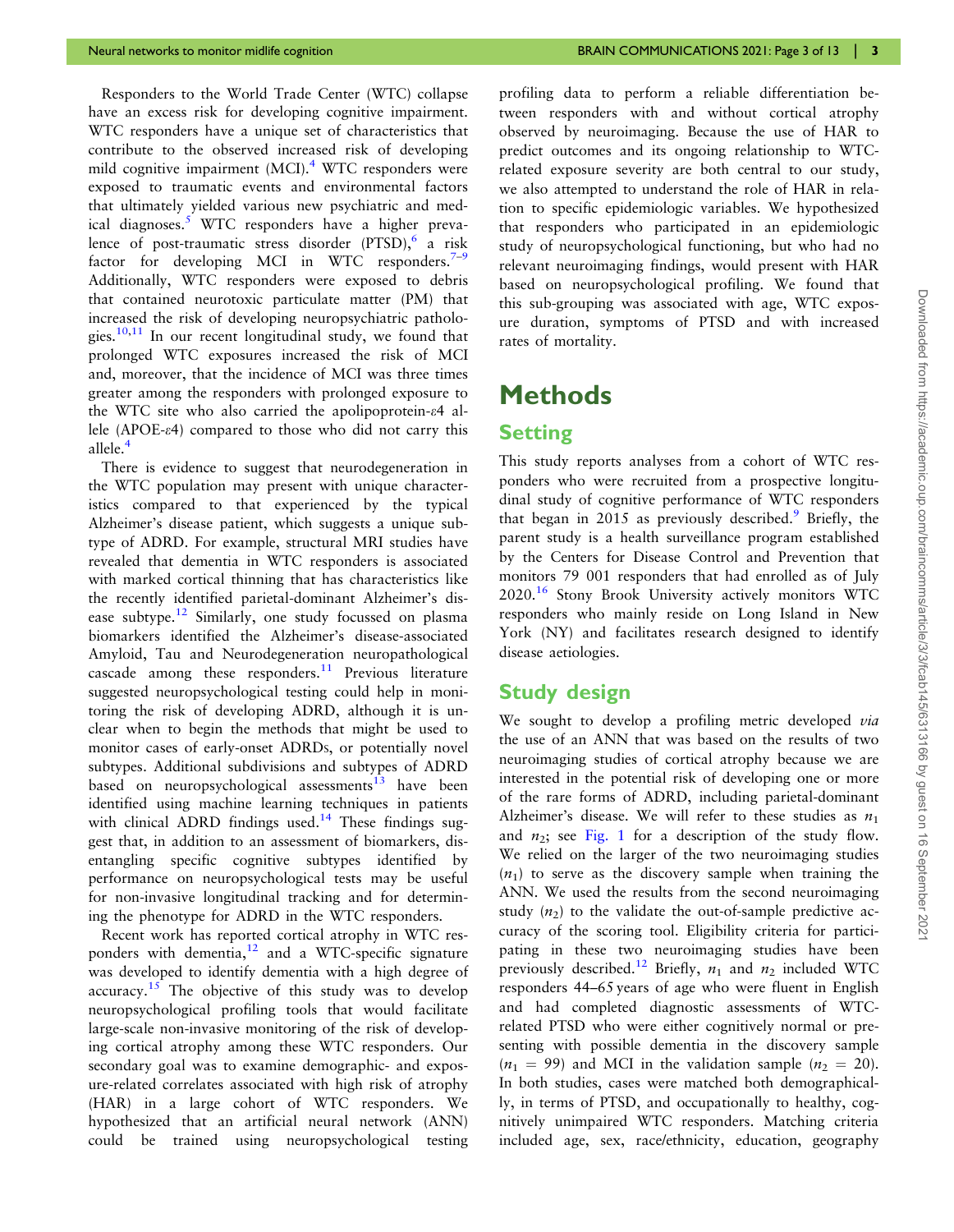<span id="page-3-0"></span>

Figure 1 Study flow diagram. This flowchart diagram depicts the major steps in artificial neural network training and development of the atrophy risk score based on neuroimaging and cognitive data from World Trade Center responders as inputs. Three major steps were used to train an artificial neural network to assess atrophy risk based on the results of neuropsychological testing. Step 1: sample  $n_1$  included World Trade Center responders (participants; pts.) with neuroimaging data ( $\pm$  cortical atrophy) that was linked to results of neuropsychological testing. The artificial neural network underwent training to classify atrophy risk based on the associated cognitive tests. Step 2:  $n_2$  subsample with similar neuroimaging data was used to validate the artificial neural network trained in Step 1. Cutoffs were determined for high atrophy risk and low atrophy risk classifications. Step 3: We used the validated artificial neural network to study, classify and characterize the longitudinal dataset,  $n_3$ .

and occupation held by each participant on 11 September 2001. Average age and demographics for both  $n_1$  and  $n_2$  matched the study population by design; for example, the mean age of those in the possible dementia discovery sample  $(n_1)$  was 56.4 years versus 56.0 years for those in the validation sample  $(n_2)$ .

Next, we examined exposure-related correlates of HAR in a large cohort undergoing serial cognitive testing  $(n_3)$ as previously described.<sup>[9](#page-11-0)</sup> We calculated HAR scores in a cognitive monitoring study that included up to four years of follow-up monitoring (follow-up response rate  $=$ 81.6%). This cognitive study followed a prospective design; responders who refused cognitive assessments at baseline remained eligible to participate in follow-up interviews; the final longitudinal analysis sample of  $n_3$ was 1441. Responders who presented with a baseline history of neurological diagnoses (e.g. multiple sclerosis, stroke, brain cancer, all-cause dementia) were excluded from further study or analysis along with those diagnosed with a WTC- or military-associated traumatic brain injury  $(n = 22)$ . Study covariates associated with those who participated in the cognitive assessments did not differ from those of other eligible participants who did not undergo cognitive assessment, although we identified a trend suggesting that individuals of Hispanic origin were more likely to participate  $(P = 0.016)$  than were Whites. Longitudinally, responders who were exposed to the WTC site for  $>5$  weeks during the WTC search and rescue efforts were more likely to refuse follow-up cognitive testing compared to those who less exposed  $(P < 0.001)$ .

#### **Ethics**

The Institutional Review Boards at both Stony Brook University and the Icahn School of Medicine at Mount Sinai approved the study procedures for  $n_1$ . The Institutional Review Board at Stony Brook University alone approved the procedures for the other two studies. All participants provided written informed consent to participate in all research studies.

#### Measures

#### Cognitive functioning

Computer-Assessed Cognitive Performance (CogState) is a 30-min computer-administered cognitive battery<sup>[17](#page-11-0)</sup> that measures fluid cognition using performance data and metadata in game-like tasks. Cognitive domains measured [\(Supplementary Table 1](https://academic.oup.com/braincomms/article-lookup/doi/10.1093/braincomms/fcab145#supplementary-data) has measurement-specific information) included reaction speed [i.e. Detection (DET) Task; 'Has the card turned over?'], processing speed [i.e. Identification (IDN) Task; 'Is the card red?'], intra-item response variability (i.e. IDN Task, measured as withinperson variability in task responses), attention (i.e. IDN Task, measured in arcsine-transformed correct responses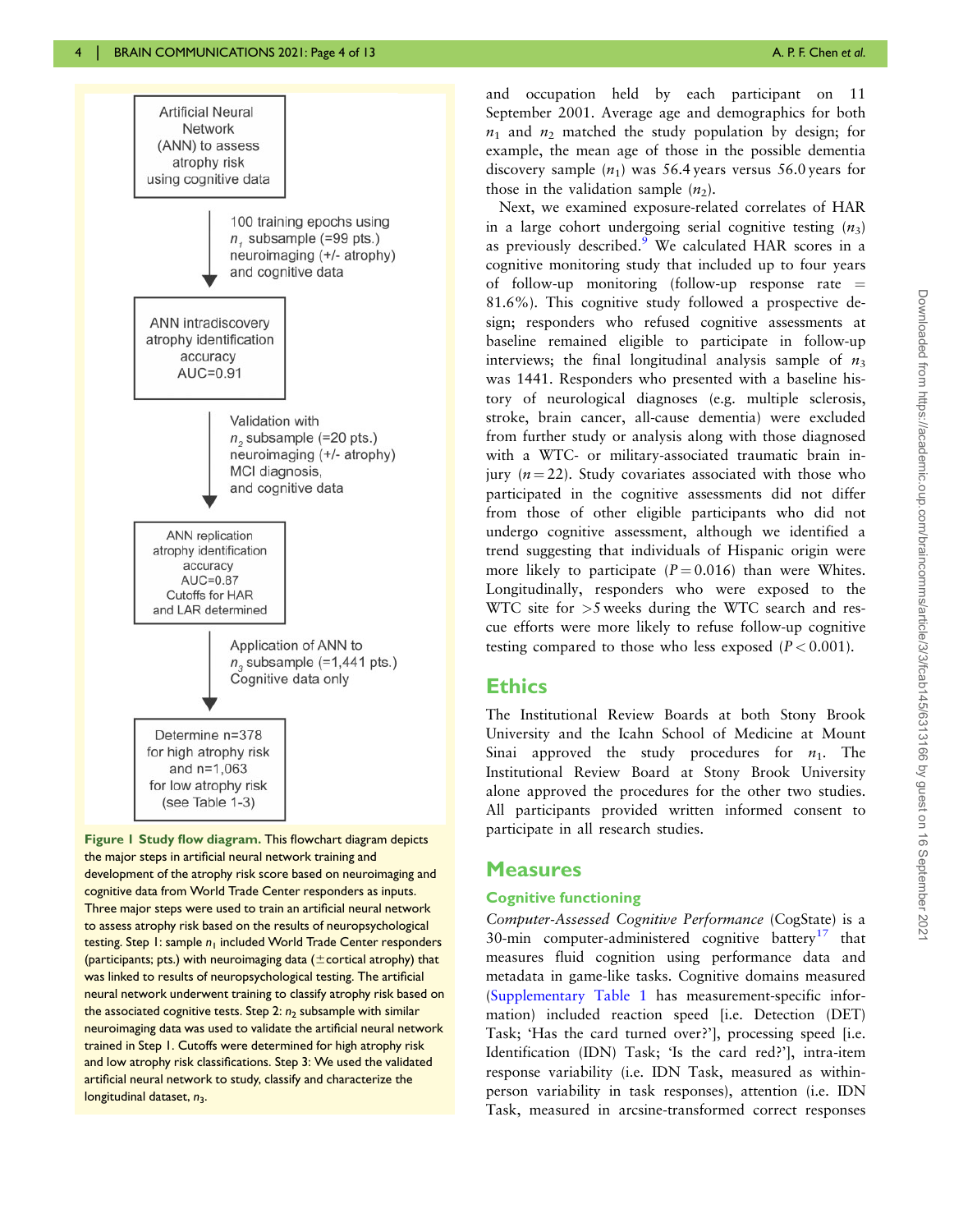<span id="page-4-0"></span>per tasks completed), visual memory [i.e. One Card Learning (OCL) Task; 'Have you seen this card before?'], and throughput (i.e. OCL Task, measured as accuracy/ speed). Earlier work with CogState in this population revealed that cognitive dysfunction in reaction speed, processing speed, visual memory, and throughput was associated with both long-term exposures to WTC sites and symptoms of severe and chronic PTSD.<sup>[9](#page-11-0)</sup>

Clinical assessment of global cognitive functioning relied on the Montreal Cognitive Assessment<sup>[18](#page-11-0)</sup> following NIA-AA criteria<sup>[19](#page-11-0)</sup> with a score of  $\leq$ 23 (/30 points) with evidence of cognitive decline being used to identify  $MCI<sup>20</sup>$ ; amnestic MCI was determined using the memory impairment score. $21$  The label of possible dementia was provided following the NIA-AA criteria using a Montreal Cognitive Assessment  $\leq 20$  to indicate cognitive impairment consistent with dementia.<sup>22</sup>

#### Risk factors

Physical health risk factors were obtained from medical records and included those that have already been studied in cognitive impairment, such as hypertension,  $2^3$  dia-betes<sup>[24](#page-11-0)</sup> and cardiovascular disease.<sup>[25](#page-11-0)</sup> For this study, physical and clinical characteristics, including diagnoses of diabetes, hypertension and cardiovascular dysfunction were taken directly from patient histories. WTC exposure severity was assessed at the initial monitoring visit and the severity of exposure was defined as working >5 weeks with the WTC search and rescue efforts and sustaining physical injuries. Pulmonary exposure severity, a proxy of coarse-PM exposures, was assessed as proximally to the WTC exposures as possible, often as early as 2002, and characterized following prior guidelines.<sup>[26](#page-11-0)</sup>

#### Developing the atrophy risk score and cutoff to identify HAR

The following describes the method of training, testing, and then examining longitudinal characteristics and development of an atrophy risk score using neurocognitive information (see Graphical Abstract for study flow and design). First, we applied an artificial neural network (ANN) protocol with four layers that included input and output layers. This was used to create a risk score based on the cognitive parameters revealed by the performance of the CogState tasks<sup>[27](#page-11-0)</sup> to identify cortical atrophy as assessed by MRI from the two aforementioned neuroimaging studies  $(n_1 \text{ and } n_2)^{12}$  $(n_1 \text{ and } n_2)^{12}$  $(n_1 \text{ and } n_2)^{12}$ ; using an established cutoff. $15$ 

Training and testing for the ANN were done using the discovery sample  $(n_1)$ ; randomized k-fold cross-validation was used to create the learning process. Randomization was used because it allowed us to examine the learning curves and to retrain the ANN in a way that we believed was more akin to human-based pedagogical and experiential learning. This also increased the number of times that the ANN could be trained. Because training requires more statistical power than testing, we apportioned a random sample consisting of approximately 66% of the data from  $n_1$  for training; the remaining 33% of the data from  $n_1$  were used to determine intra-discovery testing accuracy. Each 'epoch' consisted of 1000 training sessions; the order of cases was randomized within each subsample and the ANN underwent iterative training. Epochs were used to retrain and test the network to achieve a stronger identification of WTC-associated HAR using the CogState variables within the  $n_1$  sample portion only. The ANN completed 100 training epochs (each of which contained 1000 training sessions that were defined using a learning rate of 0.10). The goal for each session was to increase the accuracy in which cortical atrophy was predicted from data provided in the  $n_1$  sample.

After the learning component in the discovery sample from  $n_1$  was completed, the ANN was tasked to score cognitive data from the (separate) validation sample  $(n_2)$  $= 20$ ), to assess whether the ANN could correctly sort responders that did or did not have evidence of cortical atrophy in the validation sample.

In both the discovery and validation samples, we measured accuracy by the area under the receiver operating curve (AUC) with corresponding 95% confidence intervals (CIs). The AUC show excellent (AUC =  $0.90-1.00$ ), strong (0.80–0.90), moderate (0.70–0.80), weak (0.60–  $(0.70)$  or no predictive power  $(AUC = 0.50-0.60)$ . Because the distribution of the WTC responders with HAR was bimodal, Youden's method was used to determine conservative cutoffs for the validation sample  $(n_2)$ for the best performing model. These cutoffs were used to categorize outcomes for analyses across all samples (both  $n_1$  and  $n_2$ ). The ANN was generated using the Brain package<sup>27</sup>; included in the Appendix Neural Network File 1. The final analyses of the risk score and cutoffs were used to evaluate the population in the monitoring cohort,  $n_3$ , as described above.

#### Statistical analyses

Descriptive statistics for the study were provided for the sample at baseline and for those separated into responders associated with the two groups identified by the ANN, the low atrophy risk (LAR) and HAR groups. Means and standard deviations were reported for continuous variables; percentages were reported for categorical variables. Bivariable P-values were used to examine differences between responders with LAR and HAR using  $\gamma^2$  tests for categorical variables and Student's *t*-tests for continuous variables.

Cross-sectional analyses of HAR risk at enrolment in the monitoring cohort  $n_3$  relied on multivariable log-binomial regression to estimate unadjusted and adjusted risk ratios. The first model incorporated PTSD and adjusted solely for demographics while the second model also incorporated three measures of WTC exposure severity; earlier studies have consistently identified only WTC exposure duration as relevant to neurocognitive functioning.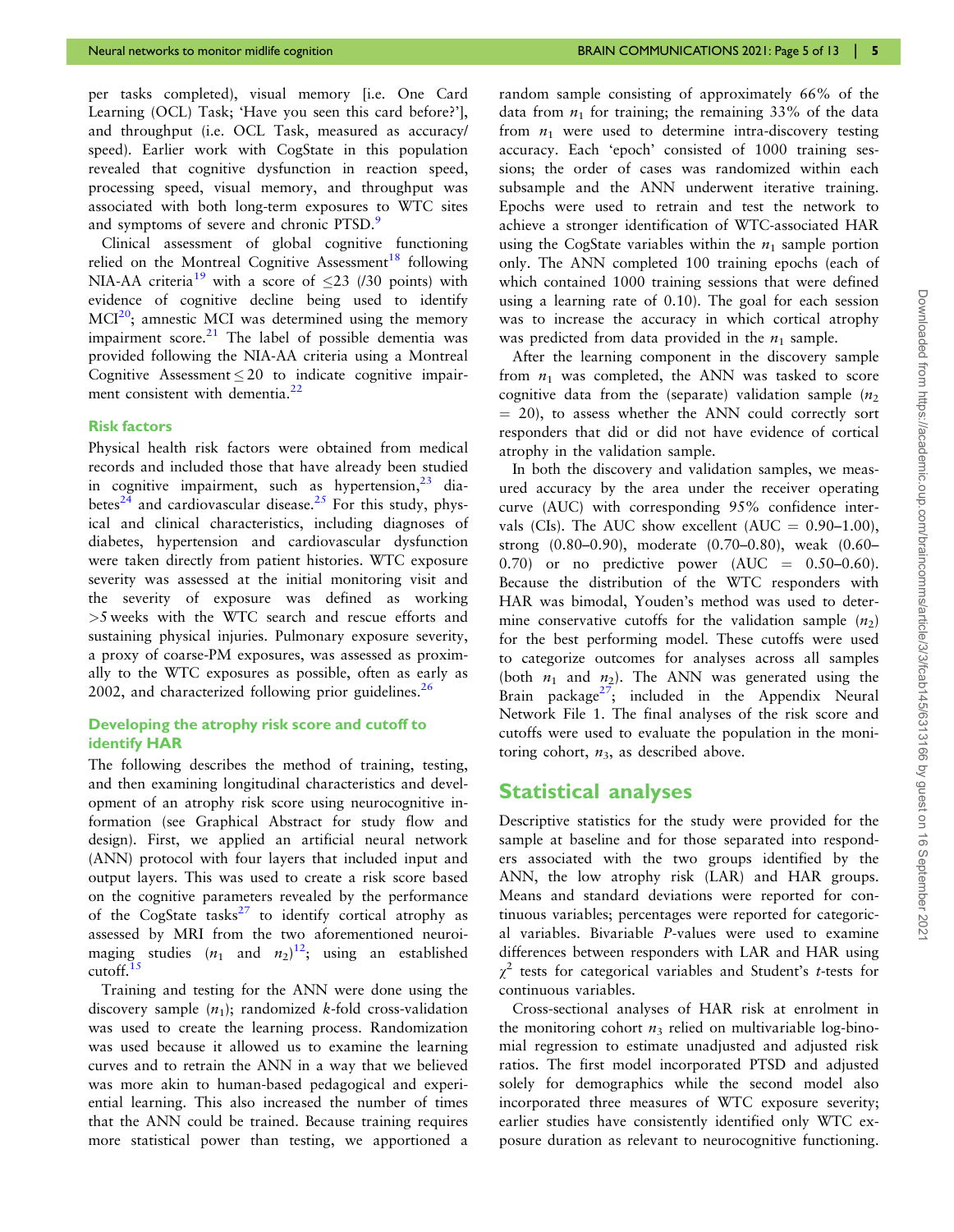<span id="page-5-0"></span>The full model also adjusted for common risk factors, including cardiovascular disease and diabetes.

Longitudinal multivariable analyses used Cox propor-tional hazards regression<sup>[28](#page-11-0)</sup> to estimate the hazards associated with the incidence of HAR. Incidence of HAR as identified by the ANN was the outcome, and individuals were censored at final follow-up or at time of death. Multivariable-adjusted hazards ratios (aHRs) were reported. The proportional hazards assumption was examined using Schoenfeld residuals; all models passed this assumption. The population attributable fraction was calculated using aHRs from the longitudinal model.<sup>[29](#page-11-0)</sup>

To validate the HAR against clinical indicators associated with increased risk, we also examined predictions of clinical outcomes with diagnoses that included amnestic MCI, multidomain MCI, and dementia. For exploratory purposes, and to examine the impact of possible missing data due to mortality, we also used this approach to analyse the relationship between the HAR and mortality  $(n = 18$  died among in  $n_3$ ) while adjusting for both age and sex.

The current study represents a secondary data analysis; the power needed to detect outcomes was not determined specifically for this study. However, post-hoc power analyses revealed that the power to detect effect sizes included  $>7\%$  differences in relative risk with a power  $=$ 0.80 using a two-tailed  $\alpha = 0.05$ .

All analyses were performed using Stata 16/SE (StataCorp) and the ANN protocol was implemented using the Brain package.<sup>[27](#page-11-0)</sup>

#### Data availability

Medical diagnoses and dates of diagnosis remain the private health information. of each participant. Therefore, access to data and code for data analysis will be provided upon receipt of a written request by the corresponding author.

# **Results**

#### Step 1: Developing and validating **HAR**

In the first experiment, we trained an ANN to predict cortical atrophy (i.e. an atrophy risk score) as identified on neuroimaging studies using CogState scores as the input. From these outcomes, we obtained a classification accuracy for training with excellent accuracy in the intradiscovery accuracy testing sample,  $n_1$  (AUC, 0.91; 95% CI 0.83–0.98). The learning curve is shown in [Supplementary Fig. 1.](https://academic.oup.com/braincomms/article-lookup/doi/10.1093/braincomms/fcab145#supplementary-data) Output associated with CogState variables used by the ANN in its prediction efforts [\(Supplementary Table 2\)](https://academic.oup.com/braincomms/article-lookup/doi/10.1093/braincomms/fcab145#supplementary-data) revealed that visual memory and high response variability as indexed by CogState were central features of the atrophy risk score and achieved

strong results in the validation sample,  $n_2$  (AUC, 0.87; 95% CI, 0.70–1.00). Youden's method for determining the optimal cut-off point for HAR includes risk scores  $>0.51$  in the validation sample. Thus, these findings validated the ability of the ANN to identify cortical atrophy in WTC responders.

#### Step 2: Results from epidemiologic findings that implement the HAR scoring methods

The findings in [Table 1](#page-6-0) include the summarized CogState results and characteristics relevant to the entire sample used for the two ANN-determined groups, i.e. LAR and HAR. In [Fig. 2](#page-7-0), we plotted the distribution of risk scores in the epidemiologic sample  $(n_3)$ ; these findings ranged from low (0) to high cognitive functioning (1.0) and had a mean of 0.704 [standard deviation  $(SD = 0.332)$ ]. The HAR group displayed cognitive scores that were similar to those of the training sample that included WTC participants with neuroimaging findings indicative of cognitive dysfunction and cortical atrophy; these findings were not associated with pulmonary exposure severity when compared to LAR (mean, 4.97; SD, 5.17 for HAR versus mean, 5.20; SD 5.11 for LAR,  $P = 0.468$ ).

#### Bivariate correlates of WTC-HAR

WTC responders in the HAR group were older than those in the LAR group (mean difference, 4.41 years; 95% CI 3.46-5.36;  $P < 1E-06$ ). As might be anticipated, responders in the HAR group achieved lower scores across most of the categories when compared to those in the LAR group, including those involving visual memory (mean, 0.99; SD, 0.09 versus mean 0.93; SD, 0.09;  $P < 1E-06$ ), throughput (mean, 0.33; SD, 0.03 versus mean 0.30; SD, 0.03;  $P < 1E-06$ ), intra-individual response variability (mean, 0.07; SD, 0.02 versus mean 0.11; SD, 0.03;  $P < 1E-06$ ,), processing speed (mean, 0.08; SD, 0.01 versus mean, 0.07; SD, 0.01;  $P < 1E-06$ ), and reaction speed (mean, 0.07; SD, 0.00 versus mean, 0.06: SD, 0.01;  $P < 1E-06$ ). However, we detected no significant differences between outcomes of the HAR group versus those of the LAR group for the attention variable  $(P = 0.072)$ .

We then determined whether demographic and clinical factors, including those previously implicated in cognitive dysfunction associated with ageing, might be associated with HAR. WTC responders in the HAR group displayed higher levels of PTSD symptomatology compared to those in the LAR group, including re-experiencing (mean, 0.27; SD, 0.33 versus mean 0.35; SD, 0.40;  $P = 7.33E-0.5$ ), avoidance (mean, 0.28; SD, 0.44 versus mean, 0.35; SD, 0.49;  $P = 0.011$ ), numbing (mean, 0.20; SD, 0.32 versus mean, 0.28; SD, 0.40;  $P = 3.90E-0.5$  and hyperarousal (mean, 0.36; SD, 0.42 versus mean, 0.46; SD, 0.49;  $P = 1.95E-04$ . There was a significantly higher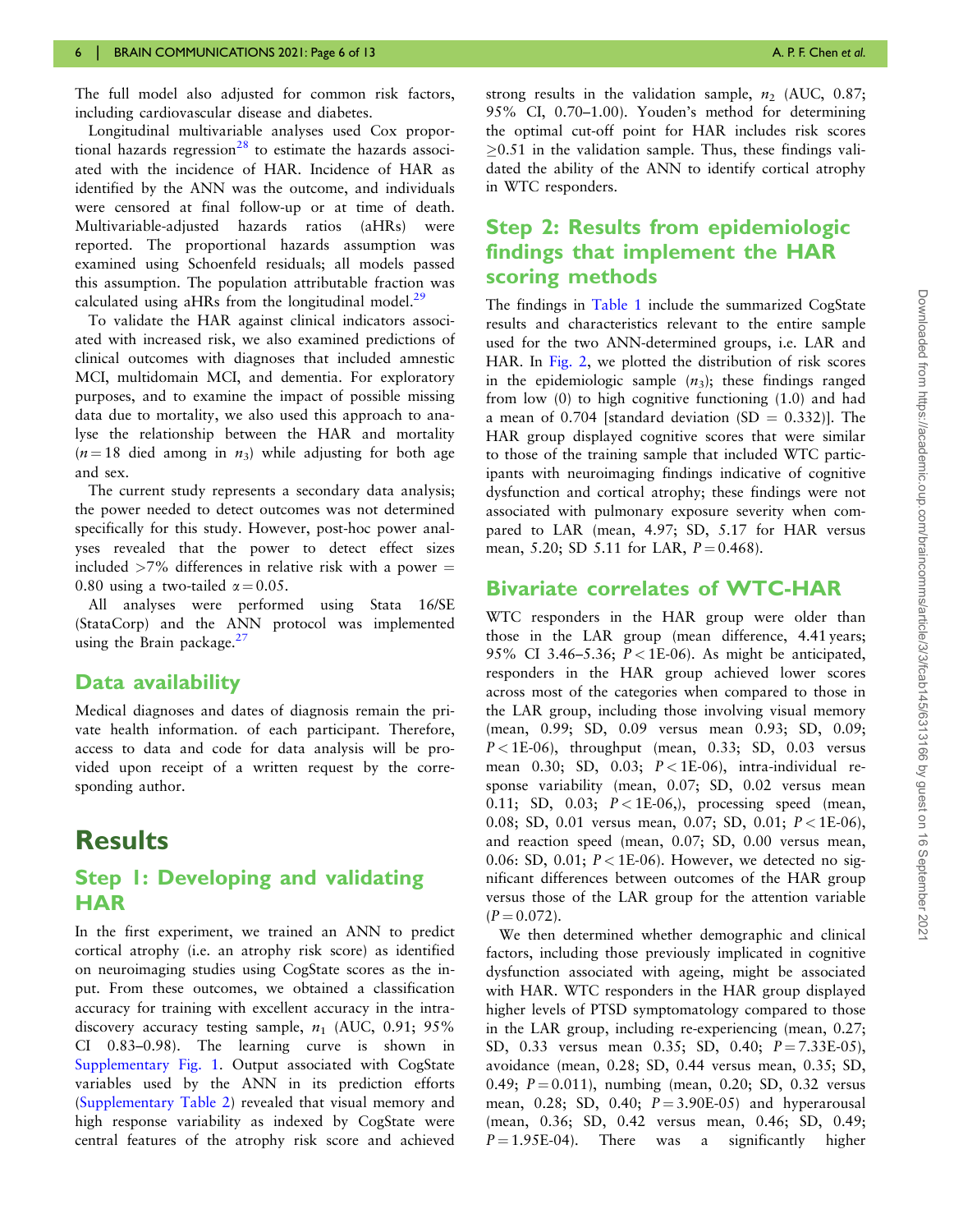<span id="page-6-0"></span>Table 1 Descriptive sample characteristics at baseline and separated by atrophy risk. Cognitive domains and characteristics of the epidemiological sample  $(n_3)$  overall and separated into low and high atrophy risk cohorts at baseline

|                                              | Epidemiologic Sample at<br>first cognitive<br>assessment $(n_3)$<br>$(N = 1441)$ | Low atrophy risk at<br>baseline (LAR)<br>$(n = 1063)$ | <b>High risk of cortical</b><br>atrophy at baseline<br>(HAR)<br>$(n = 378)$ |           |
|----------------------------------------------|----------------------------------------------------------------------------------|-------------------------------------------------------|-----------------------------------------------------------------------------|-----------|
| <b>Cognitive characteristics</b>             | Mean (SD)                                                                        | Mean (SD)                                             | Mean (SD)                                                                   | P         |
| Cognitive domains                            |                                                                                  |                                                       |                                                                             |           |
| <b>Visual memory</b>                         | 0.98(0.10)                                                                       | 0.99(0.09)                                            | 0.93(0.09)                                                                  | $<$ IE-06 |
| Throughput                                   | 0.33(0.03)                                                                       | 0.33(0.03)                                            | 0.30(0.03)                                                                  | $<$ IE-06 |
| Intra-individual variability                 | 0.08(0.03)                                                                       | 0.07(0.02)                                            | 0.11(0.03)                                                                  | $<$ IE-06 |
| Processing speed                             | 0.08(0.01)                                                                       | 0.08(0.01)                                            | 0.07(0.01)                                                                  | $<$ IE-06 |
| <b>Reaction speed</b>                        | 0.07(0.01)                                                                       | 0.07(0.00)                                            | 0.06(0.01)                                                                  | $<$ IE-06 |
| <b>Attention</b>                             | 1.42(0.14)                                                                       | 1.42(0.13)                                            | 1.41(0.17)                                                                  | 0.072     |
| Demographic and clinical characteristics     |                                                                                  |                                                       |                                                                             |           |
| Age in years                                 | 53.53(8.31)                                                                      | 52.37 (7.86)                                          | 56.78 (8.67)                                                                | $<$ IE-06 |
| Pulmonary exposure severity                  | 5.03(5.15)                                                                       | 4.97(5.17)                                            | 5.2(5.11)                                                                   | 0.468     |
| Posttraumatic stress disorder symptomatology |                                                                                  |                                                       |                                                                             |           |
| Re-experiencing                              | 0.29(0.35)                                                                       | 0.27(0.33)                                            | 0.35(0.40)                                                                  | 7.33E-05  |
| Avoidance                                    | 0.30(0.46)                                                                       | 0.28(0.44)                                            | 0.35(0.49)                                                                  | 0.011     |
| Numbing                                      | 0.22(0.35)                                                                       | 0.20(0.32)                                            | 0.28(0.40)                                                                  | 3.90E-05  |
| Hyperarousal                                 | 0.39(0.44)                                                                       | 0.36(0.42)                                            | 0.46(0.49)                                                                  | I.95E-04  |
| Female sex, %                                | 7.70                                                                             | 7.06                                                  | 9.52                                                                        | 0.122     |
| Race/Ethnicity, %                            |                                                                                  |                                                       |                                                                             |           |
| White                                        | 87.65                                                                            | 88.81                                                 | 84.39                                                                       | 0.021     |
| <b>Black</b>                                 | 2.50                                                                             | 1.79                                                  | 4.50                                                                        |           |
| Other                                        | 1.32                                                                             | 1.22                                                  | 1.59                                                                        |           |
| <b>Hispanic</b>                              | 8.54                                                                             | 8.18                                                  | 9.52                                                                        |           |
| Hypertension, %                              | 29.29                                                                            | 25.78                                                 | 39.15                                                                       | $<$ IE-06 |
| Diabetes, %                                  | 8.74                                                                             | 6.87                                                  | 14.02                                                                       | 2.35E-05  |
| Cardiovascular disease, %                    | 11.59                                                                            | 10.44                                                 | 14.81                                                                       | 0.023     |
| Injured at the WTC site, %                   | 16.38                                                                            | 16.56                                                 | 15.87                                                                       | 0.758     |
| Spent >5 weeks on-site, %                    | 50.45                                                                            | 49.11                                                 | 54.23                                                                       | 0.087     |
| Probable post-traumatic stress disorder      | 11.80                                                                            | 9.97                                                  | 16.93                                                                       | 3.15E-04  |

Cognitive domains measured for this study included reaction speed [i.e. Detection (DET) Task, 'Has the card turned over?' measured as answers per second; a higher score is better than a lower score]; processing speed [i.e. Identification (IDN) Task, 'Is the card red?' measured as answers per second; a higher score is better than a lower score], intra-item response variability (IDN Task, measured as SD; a lower score is better than a higher score), attention (IDN Task, measured as the accuracy of performance; a higher score is better than a lower score), visual memory [One Card Learning (OCL) Task, 'Have you seen this card before?' measured as the accuracy of performance; a higher score is better than a lower score], and throughput (OCL Task, measured as accuracy/speed); P-values were derived from t-tests for continuous variables or chi-square tests for categorical variables. WTC, World Trade Center.

proportion of older versus younger responders, as well as females, and those of non-Whites in the HAR compared to LAR (see Table 1). Additionally, WTC participants with HAR were more likely to be diagnosed with comorbidities, including hypertension (39.15% versus 25.78%,  $P < 1E-06$ ), diabetes (14.02% versus 6.87%,  $P = 2.35E-$ 05), and cardiovascular disease (14.81% versus 10.44%,  $P = 0.023$ .

#### Multivariable-adjusted correlates of the HAR prevalence among WTC responders

The prevalence of HAR at initial cognitive assessment was estimated to be 26.23% (95% CI 23.98–28.58%). In [Table 2,](#page-8-0) we examined WTC-related risk factors associated with the ANN neuropsychological signature and found that age, PTSD, and race/ethnicity were all associated with HAR at the initial assessment. Interestingly,

each additional year of age was associated with a 4.2% increased risk of HAR among those in this population. Of note, those with probable PTSD had a higher risk of HAR at baseline. Furthermore, results also revealed a trend towards higher risk among participants who spent >5 weeks on-site at the WTC. Secondary results include a higher risk among those diagnosed with hypertension and heightened risk in Black responders across all models.

#### Multivariable-adjusted correlates of incidence of WTC-HAR

The incidence of HAR in this sample was estimated at 10.02 events per 100 person-years (95% CI 8.67–11.58). In total, we identified 183 cases of HAR among those who presented as LAR at baseline and who participated in at least one follow-up assessment ( $n = 960$ ). Each year of age was associated with a 4.5% increase in the incidence of HAR in this population. In our examination of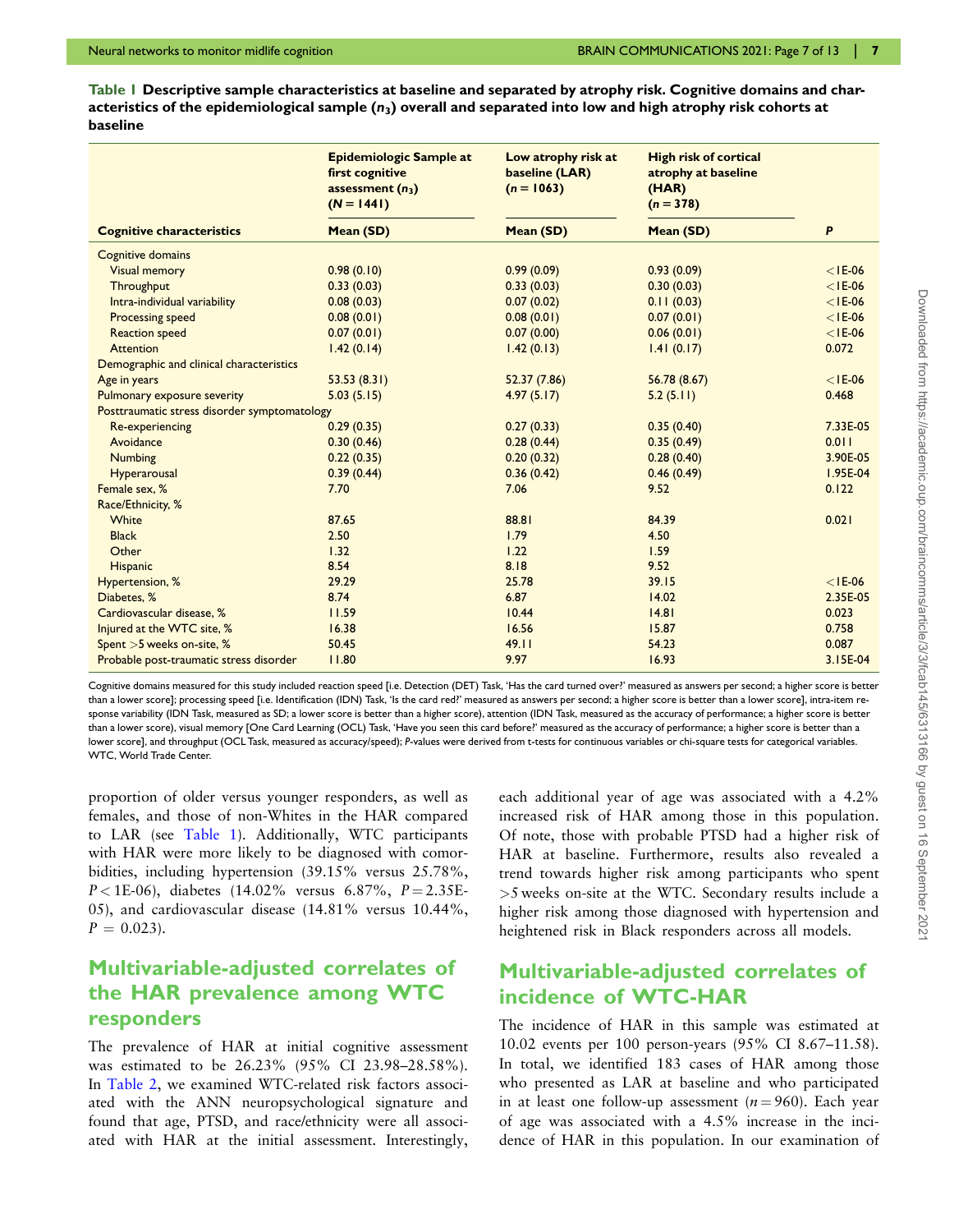<span id="page-7-0"></span>

Figure 2 Cortical atrophy risk score distribution in World Trade Center responders. The distribution of Cortical Atrophy Risk scores indicating increasing risk of cortical atrophy as estimated in the longitudinal follow-up study of World Trade Center responders  $(n_3)$ . A bar histogram of the distribution of atrophy risk scores and the percentage of each score identified in the longitudinal sample  $(n_3)$ . The vertical red line shows the cutoff for high atrophy risk.

the hazards associated with the incidence of HAR [\(Table](#page-8-0) [3](#page-8-0)), we found individuals diagnosed with probable PTSD who spent  $>5$  weeks at the WTC site had a greater aHR across all models, including both the Exposure Adjusted Model (aHR, 2.816; 95% CI 1.782-4.451;  $P < 0.001$ ) and the Multivariable Adjusted Model (aHR, 2.815; 95% CI 1.781-4.449;  $P < 0.001$ ). The population attributable fractions were estimated to be 21.9% for probable PTSD and 32.3% for spending >5 weeks at the WTC site. By contrast, we found a protective effect among those with high reported pulmonary exposure severity that occurred primarily during the immediate aftermath of the WTC collapse. Secondarily, we found trends towards a higher incidence of HAR among Black responders, and a significantly higher incidence of HAR among Hispanic responders compared to responders identified as White.

#### Indicators of clinical severity

On average, 28.2% and 20.7% of the participants identified as HAR had amnestic or multidomain MCI, compared to 12.2% (age/sex aRR, 2.06; 95% CI 1.74–2.42; P < 1E-06) and 7.4% (aRR, 2.33; 95% CI 1.86–2.91;  $P < 1E-06$ ) of those with LAR, respectively. Similarly, 5.7% of those identified as HAR had dementia versus 1.8% of those in the LAR group (aRR, 2.41, 95% CI 1.55–3.74;  $P < 1E-06$ ). Of the 16 responders who died during the observation period, 10 had features consistent with HAR; interestingly, only six of the participants assigned to the LAR group indicating that HAR responders were at increased risk of mortlaity as comopared to LAR responders (RR, 4.51; 95% CI 1.65–12.32;

 $P = 0.003$ ). This result remained statistically significant after adjusting for both age and gender (aRR, 3.19; 95% CI 1.13–9.00;  $P = 0.029$ ).

# **Discussion**

ADRD represents a major public health concern worldwide that may also be important to consider in the WTC responder population.<sup>[4](#page-10-0)[,9,30](#page-11-0)</sup> Findings reported in previous studies revealed that neuroimaging signatures could reliably identify cortical atrophy consistent with parietal-dominant Alzheimer's disease in WTC responders.<sup>[12](#page-11-0)</sup> Combined with artificial intelligence, neuropsychological testing represents a standard non-invasive method that might help to diagnose and monitor different subtypes of ADRD.[14,31](#page-11-0) Prior work has focussed on results encompassing multiple domains of cognition and as a result, it is not clear whether a WTC responder is at high risk for cortical atrophy as determined by neuroimaging. This study is the first to address this gap and it also validates a non-invasive method that identifies responders at high risk for developing cortical atrophy at midlife.

This study uniquely sought to determine whether a deep learning approach applied to neuropsychological testing, that included imaging biomarkers of ADRD, could be used to develop a cognitive atrophy risk score to monitor the neurological status of ageing WTC responders. We hypothesized that the WTC responders who developed ADRD would have distinct neuropsychological testing deficits. Accordingly, we hypothesized that an ANN could be trained to recognize neuropsychological testing deficits using test results from WTC responders who had neuroimaging biomarkers consistent with ADRD (i.e. parietal-dominant cortical thinning). Our ANN classification identified a group in which a decline in cognitive scores was associated with a constellation of factors including female sex, specific race/ethnicity, and cardiovascular co-morbidities. These results suggest that decreases in neuropsychological testing scores associated with demographic risk factors may result in an increased likelihood of cortical atrophy. Below, we discuss our results as they relate to our current understanding of neuropsychological testing, parietal-dominant Alzheimer's disease, WTC-related exposures and demographic factors.

Many researchers have used neuropsychological testing at midlife to distinguish the different neurodegenerative subtypes.<sup>[14,32,33](#page-11-0)</sup> These efforts have achieved 89% accuracy for the identification of late-onset Alzheimer's disease, $33$  and 92–96% when using a similar approach to identify late-onset Alzheimer's disease in a large hospitalbased geriatrics assessment program. $14$  Our results were able to reliably identify individuals with evidence of cortical atrophy (AUC, 0.87; 95% CI 0.70–1.00). The accuracy of our program was notably high given the relatively small sample size. Further work will be needed, including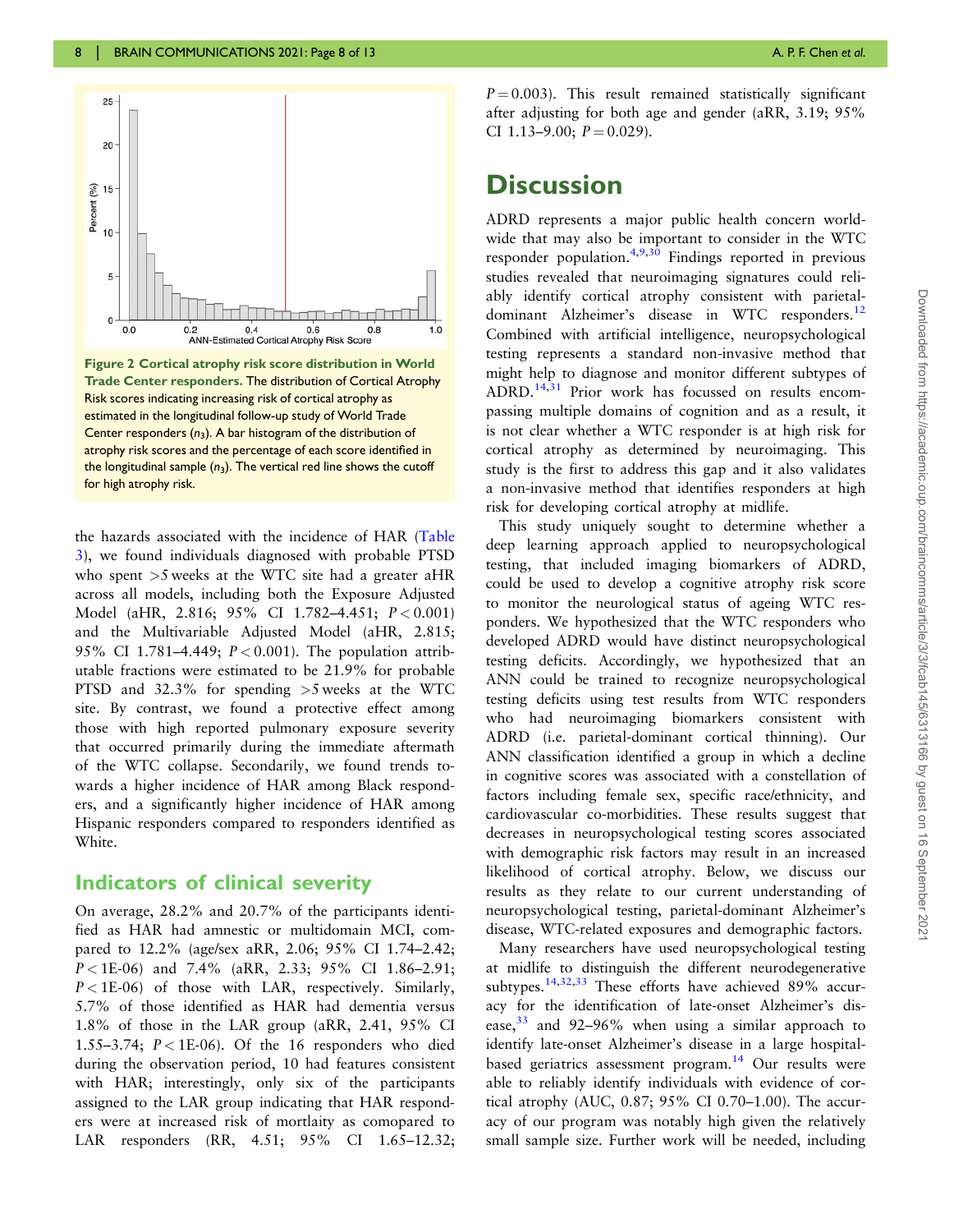#### <span id="page-8-0"></span>Table 2 Analyses of prevalence of high atrophy risk. Risk ratios for baseline factors in relation to high atrophy risk among World Trade Center responders

| <b>Characteristics</b>                  | <b>Demographically adjusted model</b> |                 |       | Multivariable-adjusted model |                 |       |
|-----------------------------------------|---------------------------------------|-----------------|-------|------------------------------|-----------------|-------|
|                                         | <b>aRR</b>                            | 95% CI          | P     | <b>aRR</b>                   | 95% CI          | P     |
| Age in years                            | 1.046                                 | $1.034 - 1.058$ | 0.000 | 1.042                        | $1.029 - 1.055$ | 0.000 |
| Female sex                              | 1.325                                 | $0.934 - 1.879$ | 0.115 | 1.376                        | $0.968 - 1.958$ | 0.075 |
| Race/Ethnicity                          |                                       |                 |       |                              |                 |       |
| White                                   | 1.000                                 |                 |       | 1.000                        |                 |       |
| <b>Black</b>                            | 2.000                                 | $1.221 - 3.276$ | 0.006 | 1.940                        | $1.181 - 3.186$ | 0.009 |
| Other                                   | 1.243                                 | $0.551 - 2.801$ | 0.600 | 1.160                        | $0.513 - 2.624$ | 0.721 |
| Hispanic                                | 1.182                                 | $0.836 - 1.672$ | 0.343 | 1.196                        | $0.844 - 1.694$ | 0.315 |
| Probable post-traumatic stress disorder | <b>1.475</b>                          | $1.126 - 1.934$ | 0.005 | 1.481                        | $1.127 - 1.948$ | 0.005 |
| Pulmonary exposure severity             |                                       |                 |       | 1.000                        | $0.98 - 1.019$  | 0.976 |
| Injured at the WTC site                 |                                       |                 |       | 0.847                        | $0.639 - 1.123$ | 0.249 |
| Spent $>5$ weeks on-site                |                                       |                 |       | 1.224                        | $0.995 - 1.504$ | 0.055 |
| <b>Hypertension</b>                     |                                       |                 |       | 1.256                        | $1.003 - 1.572$ | 0.047 |
| <b>Diabetes</b>                         |                                       |                 |       | 1.190                        | $0.874 - 1.621$ | 0.270 |
| Cardiovascular disease                  |                                       |                 |       | 0.981                        | $0.726 - 1.325$ | 0.898 |

Adjusted risk ratios were derived from log-binomial relative risk models.

CI, confidence interval; aRR, multivariable-adjusted risk-ratio; WTC, World Trade Center.

Table 3 Analyses of incidence of high atrophy risk. Multivariable-adjusted hazards ratios (aHRs) examining World Trade Center exposures and post-traumatic stress disorder as risk factors for the incidence of high atrophy risk at follow-up among World Trade Center responders identified as cognitively unaffected at baseline

| <b>Characteristics</b>                  | Demographically adjusted model |                 |         | Multivariable-adjusted model |                 |         |
|-----------------------------------------|--------------------------------|-----------------|---------|------------------------------|-----------------|---------|
|                                         | aHR                            | 95% CI          | P       | aHR                          | 95% CI          | P       |
| Age, years                              | 1.047                          | $1.029 - 1.065$ | < 0.001 | 1.045                        | $1.027 - 1.065$ | < 0.001 |
| Female sex                              | 1.090                          | $0.583 - 2.037$ | 0.787   | 1.209                        | $0.642 - 2.275$ | 0.557   |
| Race/ethnicity                          |                                |                 |         |                              |                 |         |
| White                                   | 1.000                          |                 |         | 1.000                        |                 |         |
| <b>Black</b>                            | 2.282                          | $0.926 - 5.624$ | 0.073   | 2.325                        | $0.923 - 5.855$ | 0.074   |
| Other                                   | 0.714                          | $0.333 - 1.533$ | 0.388   | 0.710                        | $0.330 - 1.527$ | 0.381   |
| Hispanic                                | 3.360                          | $1.671 - 6.755$ | 0.001   | 2.477                        | $1.216 - 5.046$ | 0.012   |
| Probable post-traumatic stress disorder | 2.153                          | $1.475 - 3.142$ | < 0.001 | 2.072                        | $1.408 - 3.050$ | < 0.001 |
| Pulmonary exposure severity             |                                |                 |         | 0.958                        | 0.929-0.987     | 0.005   |
| Injured at the WTC site                 |                                |                 |         | 1.087                        | $0.746 - 1.584$ | 0.664   |
| $>5$ weeks on-site                      |                                |                 |         | 2.815                        | $1.781 - 4.449$ | < 0.001 |
| Hypertension                            |                                |                 |         | 1.119                        | $0.799 - 1.566$ | 0.514   |
| <b>Diabetes</b>                         |                                |                 |         | 1.083                        | $0.646 - 1.818$ | 0.762   |
| Cardiovascular disorders                |                                |                 |         | 1.360                        | $0.922 - 2.006$ | 0.121   |

Adjusted risk ratios were derived from a log-binomial relative risk model.

CI, confidence interval; aHR, multivariable-adjusted hazards ratio; WTC, World Trade Center.

MRI investigations in larger cohorts, to refine the ANN and improve predictions as necessary.

We were unable to determine a unique domain for cognitive impairment that identified HAR using the CogState variables. Instead, we needed to rely on a combination of these measures. Previous work revealed that, in comparison to more typical disease presentations, parietal-dominant Alzheimer's disease is associated primarily with deficits in executive functioning, including working memory, task switching, inhibition, and visuospatial process-ing.<sup>[34](#page-11-0)</sup> Moreover, there has been much recent interest in understanding the role of practice effects with repeated testing as a means to differentiate ADRDS from ordinary ageing with individuals by focussing on patients with

early-stage Alzheimer's disease who did not reliably ex-hibit practice-related improvement over time.<sup>[35](#page-11-0)</sup> However, the extent to which these observations remain true for individuals exhibiting parietal-dominant Alzheimer's disease is not known. Nevertheless, results from a recent study revealed that cognitive variability as measured by intra-item response variability is common in otherwise cognitively normal individuals with early Alzheimer's disease, $36$  indicating that this phenotype may be a critical feature associated with the disease process. The clinical impact of cognitive variability may result in unreliable characterizations with the potential to masquerade as long-term improvement in cognitive function. Future work on this subject might consider the inclusion of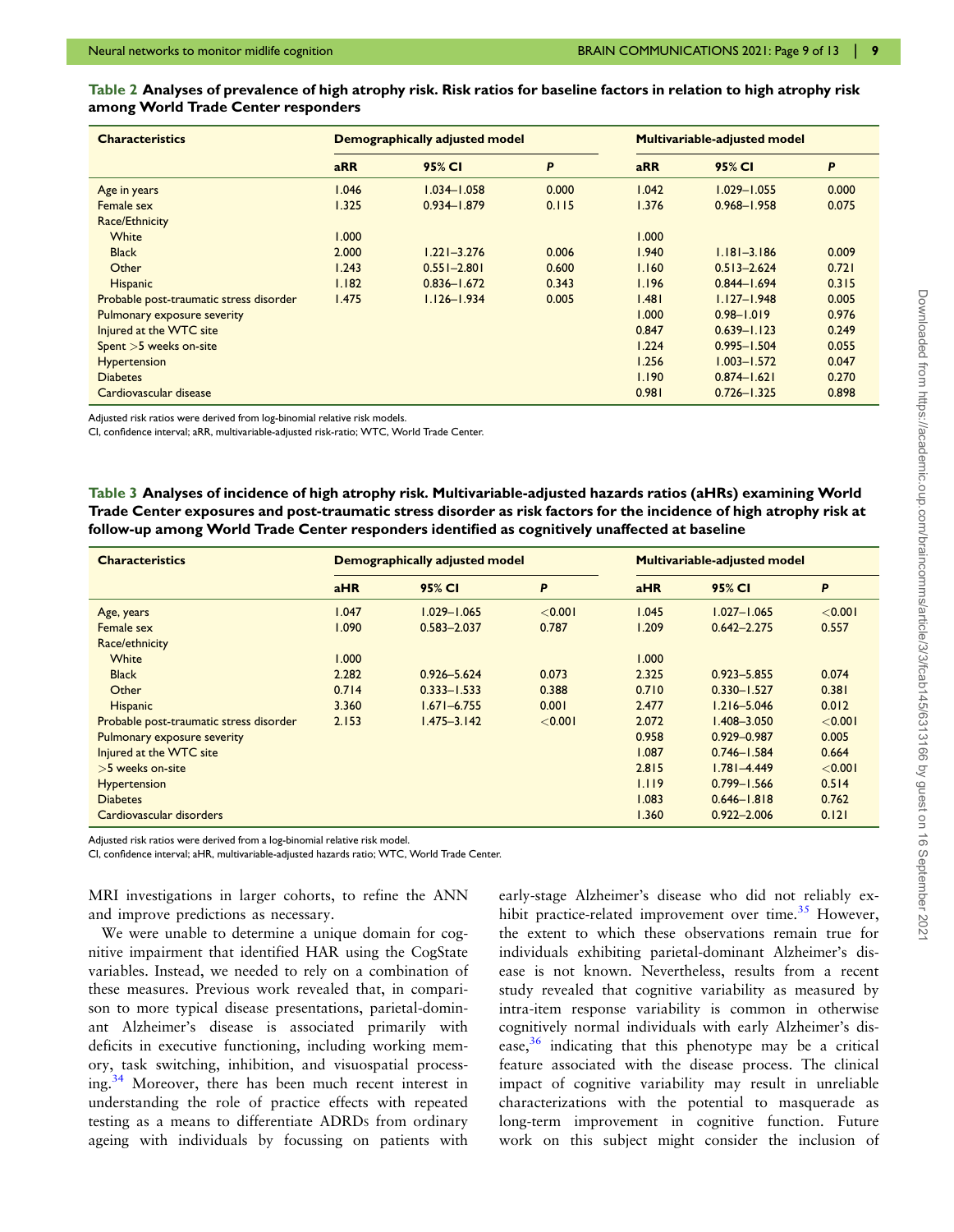<span id="page-9-0"></span>more sensitive measures of executive functioning and visuospatial processing in the cognitive testing battery and may also consider the impact of repeated testing for characterizing HAR.

Parietal-dominant Alzheimer's disease is a recently described subtype that appears to be more common in relatively vounger populations (mean age  $60.4 \text{ years}^{37}$  $60.4 \text{ years}^{37}$  $60.4 \text{ years}^{37}$ ) like the disorder experienced by the WTC responder population described here. Among the differences between these subtypes, parietal-dominant Alzheimer's disease has been associated with reduced episodic memory, working memory, and executive functioning. Furthermore, individuals diagnosed with parietal-dominant Alzheimer's disease experienced a more rapid progression of the disease. Notably, in this subtype, cognitive decline is consistent with a more aggressive subtype of Alzheimer's disease compared to symptoms characteristic of the more com-mon late-onset form of the disease.<sup>[38](#page-11-0)</sup> In this study, we also found that the HAR designation was predictive of all-cause mortality; this finding may suggest that this condition heralds potentially severe disease. A notable strength of this study was use of cognitive variability as an essential characteristic of parietal-dominant Alzheimer's disease. While further analyses will be needed to clarify the rate of progression to dementia among individuals in this population, our study allowed us to identify specific risk factors associated with HAR and thus further characterize the clinical dimensions of cognitive dysfunction experienced by the WTC responders.

Our neuropsychological profiling of the HAR cohort is also consistent with exposure of the WTC responder cohort to environmental risk factors. Exposure to fine and coarse PM has been identified as a potentially modifiable cause of ADRD.<sup>[39](#page-11-0)</sup> Researchers have identified associations between PM exposure and cortical atrophy in the temporal  $\text{lobe}^{40}$  $\text{lobe}^{40}$  $\text{lobe}^{40}$  and increased risk of clinical phenotypes, including symptomatology, proteinopathy, and neurodegeneration similar to that observed in Alzheimer's dis-ease.<sup>[41](#page-11-0)–[43](#page-11-0)</sup> WTC responders represent a critical population to study in this regard because they were exposed to toxic elements that include strontium, barium, lead, aluminium, thallium, silicon, and manganese, among others.[44](#page-11-0) Many have also experienced chronic exposure to finer PM and polycyclic aromatic hydrocarbons.<sup>45,46</sup> Our results are consistent with these findings; for example, reporting that incidence of HAR was lower in WTC responders with higher pulmonary exposures but elevated in those who spent long periods of time (>5 weeks) at the site of the WTC collapse. There is a substantial amount of evidence documenting the impact of exposure to and inhalation of fine PM. For example, PM<sub>2.5</sub>, ultra-fine PM and nano-PM can enter the brain through the olfactory epithelium and infiltrate into the circulation; $47$  this can disrupt the blood–brain barrier and may elevate neuroinflammation due to oxidative stress and neurotoxicity. While it is challenging to measure the specific PM amounts and content of PM exposure, we

In addition to PM exposure, WTC-related chronic PTSD is another important risk factor uniquely prevalent in this population. The high prevalence of PTSD among the WTC responders is related to their experiences in severe and traumatic events.  $6-9,48,49$  $6-9,48,49$  $6-9,48,49$  PTSD may be augmenting the impact of HAR and neuropathology related to PM exposure. Re-experiencing traumatic events can conjure up mental imagery and result in depersonaliza-tion<sup>[50](#page-12-0)</sup> and dissociation<sup>51</sup>; this may result in over-activation of allocortical and neocortical regions, including the hippocampus, limbic system, and the occipital lobes. $50-53$ In turn, this over-activation may contribute to neurodegeneration through mechanisms associated with neuroin-flammation.<sup>[54,55](#page-12-0)</sup> For example, a recent report that examined cognitive functional limitations that were selfreported by a cohort of New York Fire Department (FDNY)-based WTC-responders highlighted the fact that PTSD may be a major contributor to cognitive limitations reported in this population.<sup>[56](#page-12-0)</sup> More comprehensive and objective neuropsychological batteries that do not rely on subjective, self-reported measures will be required to clarify cognitive dysfunction and atrophy risk in this population.

Given the predictive validity of the ANN identifications for this cohort of WTC responders, we determined whether the HAR group had other characteristics or demographics that might contribute to the development of MCI and dementia. Strikingly, we found other risk factors for HAR were a high prevalence of specific races/ ethnicities and cardiovascular problems. This finding is consistent with those reported in earlier studies that investigated the relationships between metabolic health and the impact of sex and race on ageing.<sup>[57](#page-12-0)</sup> This provides further evidence for the convergent validity of the ANN identification generated here. Given the heterogeneity of presentation among individuals with MCI, it has become clear that an increased focus on multiple demographic factors may yield improved characterization of cognitive dysfunction and indicate progression and risk in the WTC responder population.

Our findings revealed an increased prevalence of HAR in Black WTC responders. This may be consistent with studies that document a higher incidence of Alzheimer's disease in Black Americans.<sup>58</sup> While the mechanisms underlying the impact of race/ethnicity on the processes underlying cognitive decline and risk of dementia with ageing remain unclear, several studies point towards the contributions of cardiovascular comorbidities, diet, socio-economic disparities, and psychosocial stress.<sup>[30,](#page-11-0)[59](#page-12-0)</sup> From a genetic standpoint, Black Americans are more likely to carry the APOE4-e4 allele than are White Americans. This is a major genetic risk factor for Alzheimer's disease that was also identified as an effect modifier for the im-pact of WTC exposure in this population.<sup>[4](#page-10-0)</sup> However, this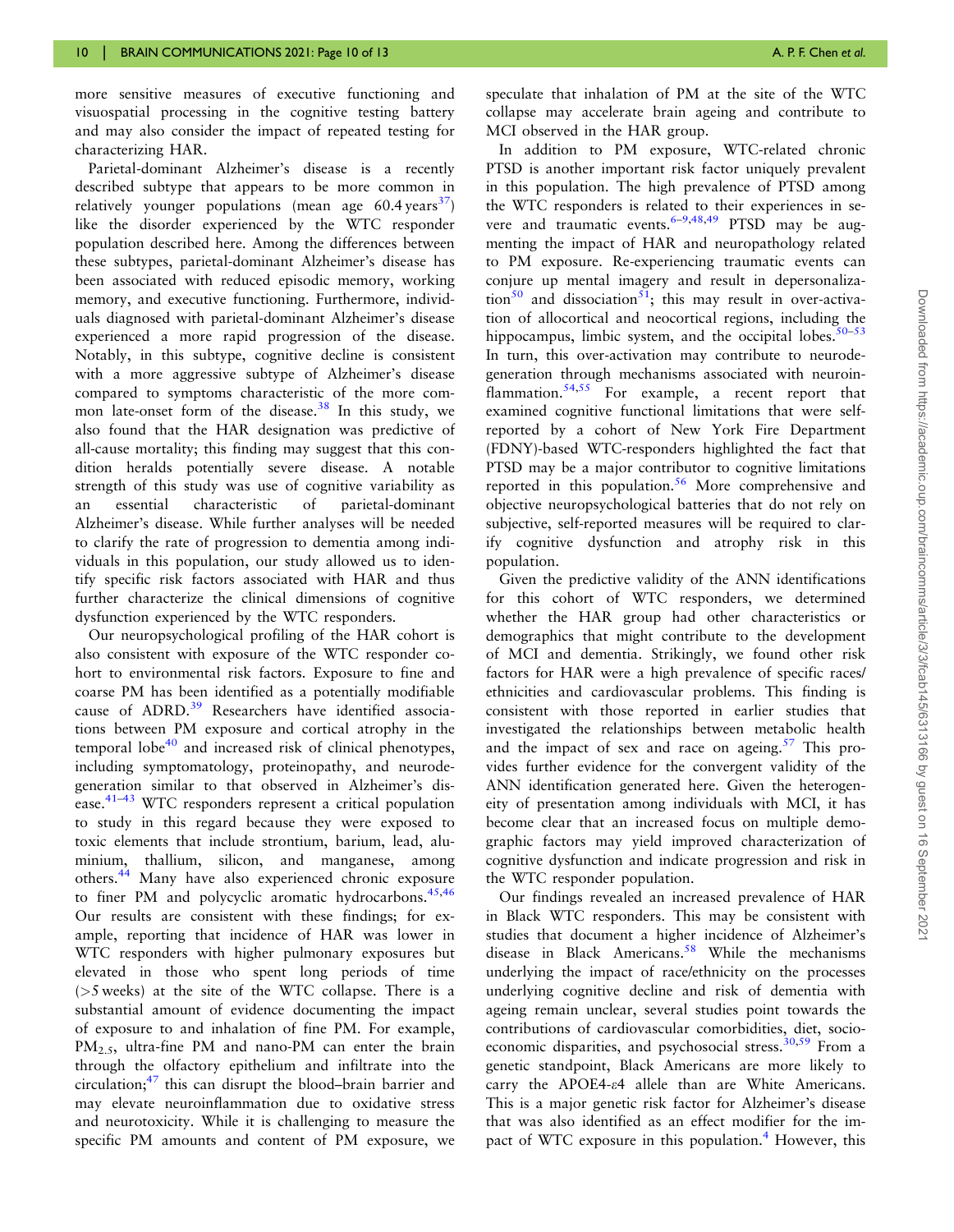<span id="page-10-0"></span>finding does not explain the heightened risk in Hispanics in the WTC cohort, who are much less likely to be carrying the potentially harmful APOE-e4 allele. Additional studies should be conducted to determine potential underlying genetic causes and subsequent mechanistic outcomes associated with race in this cohort.

#### Strengths and limitations

Our study demonstrates that AI can classify cognitive dysfunction in a population at high risk for cortical atrophy. The utility of this function was additionally demonstrated by relationships between demographics and clinical factors that may contribute to the development of MCI and dementia. The WTC responder cohort includes primarily white males; this limits our ability to generalize responses to women and racial/ethnic minorities. Another limitation of this study is that the ANN was not trained to monitor or make predictions based on changes in the cognitive scores. Unfortunately, there are no longitudinal studies of cortical atrophy in this population, although this would be an important, natural extension of the current work. Further follow-up testing of the HAR group, and a broader population-based neuroimaging study might improve the longitudinal characterization and provide further improvements in the accuracy of the ANN. Previous studies have focussed on changes in cognitive scores as a function of time, which is a cornerstone of ageing research. $60$  Future studies using this analysis will determine whether our findings are helpful for following the progression of dementia or predicting the development of cortical atrophy among currently healthy WTC responders. It might also be fruitful to perform a longitudinal investigation of the WTC responders with HAR as determined by the ANN as they change over time, given the potential for ongoing cognitive decline identified in this cohort. Furthermore, while atrophy on MRI indicates neurodegenerative disease, according to the Alzheimer's disease research framework,<sup>2</sup> results should be validated with molecular imaging studies and cerebrovascular or plasma-based biomarkers. Numerous studies highlight disparities between clinical cognitive deficits and molecular neuropathological findings. $61$  Future studies will be needed to address the extent to which attributes contributing to HAR are true risk factors or whether this state is a stand-alone clinical entity that develops at midlife.

# **Conclusion**

To date, there is limited evidence focussed on the clinical progression of parietal-dominant Alzheimer's disease at midlife. Likewise, no evidence exists that can be used to identify individuals at risk of developing a neurodegenerative disease. In the case of WTC responders, such evidence would perform effective monitoring of men and women at risk for WTC-related neurocognitive disorders.

For the first time, this study provides a method that can be used to assess risk of developing cortical atrophy at midlife in a cohort of WTC responders, and may additionally perform to identify those with early parietaldominant Alzheimer's disease. Specifically, this study used an ANN-based risk profiling strategy to identify several risk factors, including PTSD and prolonged WTC longerduration exposures collapse site, which were both statistically important predictors, over and above other established demographic and medical risk factors. Finally, preliminary work revealed that the designation HAR was associated with an increased risk of all-cause mortality. This work supports ongoing research and increasing evidence that cognitive functioning may be adversely affected in the WTC responder cohort and that this may be the result of occupational exposures experienced following the attacks of 11 September 2001.

# Supplementary material

[Supplementary material](https://academic.oup.com/braincomms/article-lookup/doi/10.1093/braincomms/fcab145#supplementary-data) is available at Brain Communications online.

# Funding

This study was funded by the National Institute on Aging (R01 AG049953), and the Centers for Disease Control and Prevention (200-2011-39361, and U01 OH011314).

# Competing interests

The authors report no competing interests.

### References

- [1.](#page-1-0) Alzheimer's Association. 2019 Alzheimer's disease facts and figures. Alzheimers Dement. 2019;15(3):321–387.
- [2.](#page-1-0) Jack CR, Jr., Bennett DA, Blennow K, et al. NIA-AA Research Framework: Toward a biological definition of Alzheimer's disease. Alzheimers Dement. 2018;14(4):535–562.
- [3.](#page-1-0) Blanken AE, Jang JY, Ho JK, et al. Distilling heterogeneity of mild cognitive impairment in the National Alzheimer Coordinating Center database using latent profile analysis. JAMA Netw Open. 2020;3(3):e200413.
- [4.](#page-2-0) Clouston SAP, Diminich ED, Kotov R, et al. Incidence of mild cognitive impairment in World Trade Center responders: Long-term consequences of re-experiencing the events on 9/11/2001. Alzheimers Dement (Amst). 2019;11:628–636.
- [5.](#page-2-0) Luft BJ, Schechter C, Kotov R, et al. Exposure, probable PTSD and lower respiratory illness among World Trade Center rescue, recovery and clean-up workers. Psychol Med. 2012;42(5): 1069–1079.
- [6.](#page-2-0) Bromet EJ, Hobbs MJ, Clouston SA, Gonzalez A, Kotov R, Luft BJ. DSM-IV post-traumatic stress disorder among World Trade Center responders 11-13 years after the disaster of 11 September 2001 (9/11). Psychol Med. 2016;46(4):771–783.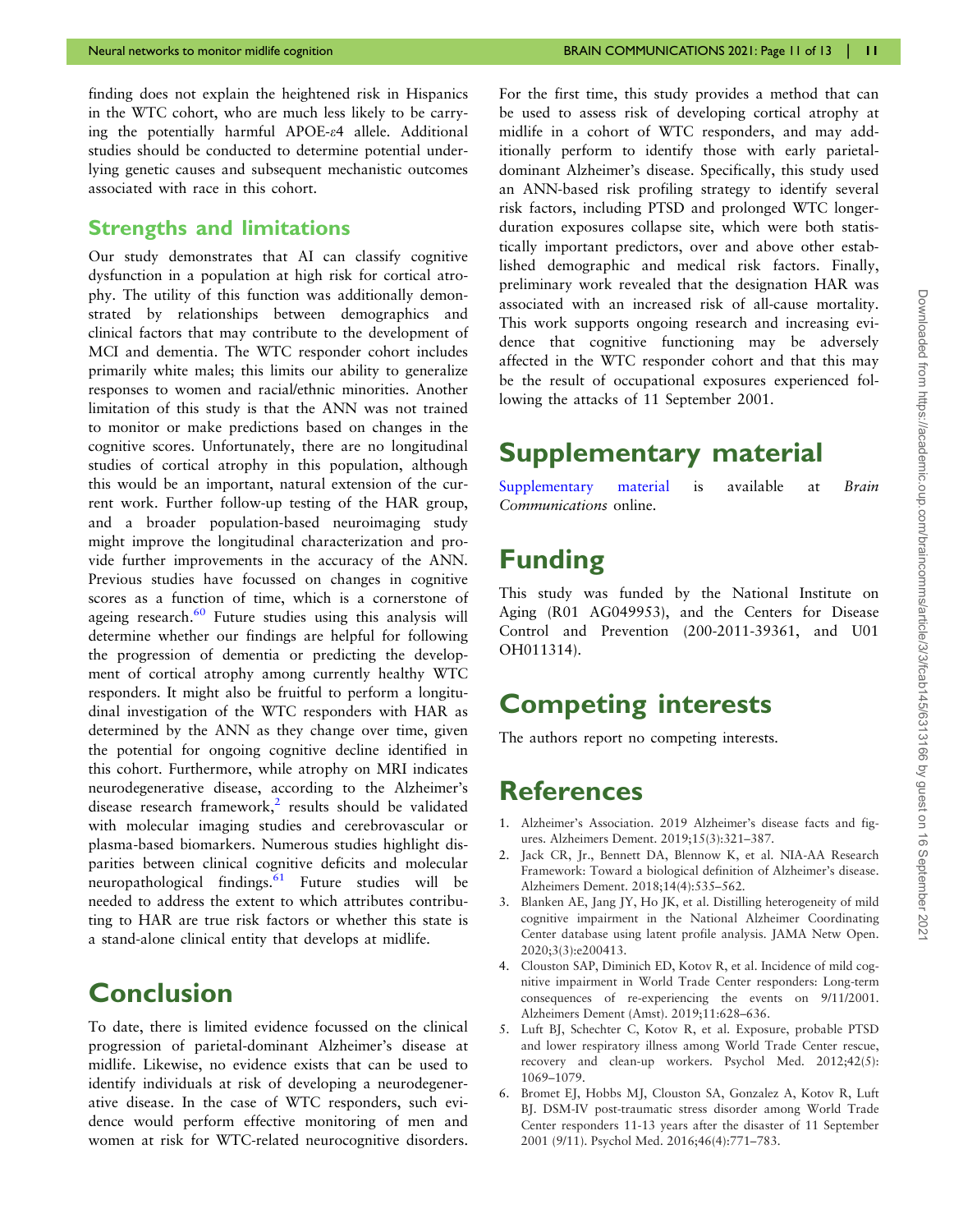#### <span id="page-11-0"></span>12 | BRAIN COMMUNICATIONS 2021: Page 12 of 13 A. P. F. Chen et al. P. F. Chen et al.

- 7. Clouston SA, Deri Y, Diminich E, et al. Posttraumatic stress disorder and total amyloid burden and amyloid- $\beta$  42/40 ratios in plasma: Results from a pilot study of World Trade Center responders. Alzheimers Dement (Amst). 2019;11:216–220.
- 8. Clouston SA, Kotov R, Pietrzak RH, et al. Cognitive impairment among World Trade Center responders: Long-term implications of re-experiencing the 9/11 terrorist attacks. Alzheimers Dement (Amst). 2016;4:67–75.
- [9.](#page-2-0) Clouston S, Pietrzak RH, Kotov R, et al. Traumatic exposures, posttraumatic stress disorder, and cognitive functioning in World Trade Center responders. Alzheimers Dement (N Y). 2017;3(4): 593–602.
- [10](#page-2-0). Calderon-Garciduenas L, Villarreal-Rios R. Living close to heavy traffic roads, air pollution, and dementia. Lancet. 2017; 389(10070):675–677.
- [11](#page-2-0). Kritikos M, Clouston S, Diminich ED, et al. Pathway analysis for plasma  $\beta$ -amyloid, tau and neurofilament light (ATN) in world trade center responders at midlife. Neurol Ther. 2020;9(1): 159–113.
- [12](#page-2-0). Clouston SAP, Deri Y, Horton M, et al. Reduced cortical thickness in World Trade Center responders with cognitive impairment. Alzheimers Dement (Amst). 2020;12(1):e12059.
- [13](#page-2-0). Blanken AE, Dutt S, Li Y, Nation DA, Alzheimer's Disease Neuroimaging Initiative. Disentangling heterogeneity in Alzheimer's disease: Two empirically-derived subtypes. J Alzheimers Dis. 2019;70(1):227–239.
- [14](#page-2-0). Kang MJ, Kim SY, Na DL, et al. Prediction of cognitive impairment via deep learning trained with multi-center neuropsychological test data. BMC Med Inform Decis Mak. 2019;19(1):231-
- [15](#page-2-0). Clouston SAP, Kritikos M, Deri Y, et al. A cortical thinning signature to identify World Trade Center responders with possible dementia. Intell Based Med. 2021;5:100032.
- [16](#page-2-0). Centers for Disease Control and Prevention. World Trade Center Health Program: Program Statistics. In: National Institute on Occupational Safety and Health, ed. Atlanta, GA: U.S. Government; 2020.
- [17](#page-3-0). Maruff P, Thomas E, Cysique L, et al. Validity of the CogState brief battery: Relationship to standardized tests and sensitivity to cognitive impairment in mild traumatic brain injury, schizophrenia, and AIDS dementia complex. Arch Clin Neuropsychol. 2009; 24(2):165–178.
- [18](#page-4-0). Nasreddine ZS, Phillips NA, Bédirian V, et al. The Montreal Cognitive Assessment, MoCA: A brief screening tool for mild cognitive impairment. J Am Geriatr Soc. 2005;53(4):695–699.
- [19](#page-4-0). Albert MS, DeKosky ST, Dickson D, et al. The diagnosis of mild cognitive impairment due to Alzheimer's disease: Recommendations from the National Institute on Aging-Alzheimer's Association workgroups on diagnostic guidelines for Alzheimer's disease. Alzheimers Dement. 2011;7(3):270–279.
- [20](#page-4-0). Carson N, Leach L, Murphy KJ. A re-examination of Montreal Cognitive Assessment (MoCA) cutoff scores. Int J Geriatr Psychiatry. 2018;33(2):379–388.
- [21](#page-4-0). Julayanont P, Brousseau M, Chertkow H, Phillips N, Nasreddine ZS. Montreal Cognitive Assessment Memory Index Score (MoCA-MIS) as a predictor of conversion from mild cognitive impairment to Alzheimer's disease. J Am Geriatr Soc. 2014;62(4):679–684.
- [22](#page-4-0). McKhann GM, Knopman DS, Chertkow H, et al. The diagnosis of dementia due to Alzheimer's disease: Recommendations from the National Institute on Aging-Alzheimer's Association workgroups on diagnostic guidelines for Alzheimer's disease. Alzheimers Dement. 2011;7(3):263–269.
- [23](#page-4-0). Walker KA, Power MC, Gottesman RF. Defining the relationship between hypertension, cognitive decline, and dementia: A review. Curr Hypertens Rep. 2017;19(3):24.
- [24](#page-4-0). Biessels GJ, Despa F. Cognitive decline and dementia in diabetes mellitus: Mechanisms and clinical implications. Nat Rev Endocrinol. 2018;14(10):591–604.
- [25.](#page-4-0) Yaffe K, Bahorik AL, Hoang TD, et al. Cardiovascular risk factors and accelerated cognitive decline in midlife: The CARDIA Study. Neurology. 2020;95(7):e839–e846.
- [26.](#page-4-0) Wisnivesky JP, Teitelbaum SL, Todd AC, et al. Persistence of multiple illnesses in World Trade Center rescue and recovery workers: A cohort study. Lancet. 2011;378(9794):888–897.
- [27.](#page-4-0) Doherr T. BRAIN: Stata module to provide neural network. Statistical Software Components; EconPapers. Boston College, Chestnut Hill, MA, USA. 2018.
- [28.](#page-5-0) Cox DR, Oakes D. Analysis of survival data, Vol 21. CRC Press; Boca Raton, FL, USA. 1984.
- [29.](#page-5-0) Gassama M, Bénichou J, Dartois L, Thiébaut ACM. Comparison of methods for estimating the attributable risk in the context of survival analysis. BMC Med Res Methodol. 2017;17(1):10–10.
- [30.](#page-7-0) Clouston SA, Glymour M, Terrera GM. Educational inequalities in aging-related declines in fluid cognition and the onset of cognitive pathology. Alzheimers Dement (Amst). 2015;1(3):303–310.
- [31.](#page-7-0) Youn YC, Choi SH, Shin HW, et al. Detection of cognitive impairment using a machine-learning algorithm. Neuropsychiatr Dis Treat. 2018;14:2939–2945.
- [32.](#page-7-0) Edmonds EC, Delano-Wood L, Galasko DR, Salmon DP, Bondi MW, Alzheimer's Disease Neuroimaging Initiative. Subtle cognitive decline and biomarker staging in preclinical Alzheimer's disease. J Alzheimers Dis. 2015;47(1):231–242.
- [33.](#page-7-0) Gurevich P, Stuke H, Kastrup A, Stuke H, Hildebrandt H. Neuropsychological testing and machine learning distinguish Alzheimer's disease from other causes for cognitive impairment. Front Aging Neurosci. 2017;9:114.
- [34.](#page-8-0) Park J-Y, Na HK, Kim S, et al. Robust identification of Alzheimer's disease subtypes based on cortical atrophy patterns. Sci Rep. 2017;7(1):1–14.
- [35.](#page-8-0) Hassenstab J, Ruvolo D, Jasielec M, Xiong C, Grant E, Morris JC. Absence of practice effects in preclinical Alzheimer's disease. Neuropsychology. 2015;29(6):940–948.
- [36.](#page-8-0) Lu K, Nicholas JM, James S-N, et al. Increased variability in reaction time is associated with amyloid beta pathology at age 70. Alzheimers Dement. 2020;12(1):e12076-
- [37.](#page-9-0) Noh Y, Jeon S, Lee JM, et al. Anatomical heterogeneity of Alzheimer disease: Based on cortical thickness on MRIs. Neurology. 2014;83(21):1936–1944.
- [38.](#page-9-0) Na HK, Kang DR, Kim S, et al. Malignant progression in parietaldominant atrophy subtype of Alzheimer's disease occurs independent of onset age. Neurobiol Aging. 2016;47:149–156.
- [39.](#page-9-0) Livingston G, Huntley J, Sommerlad A, et al. Dementia prevention, intervention, and care: 2020 report of the Lancet Commission. Lancet. 2020;396(10248):413–446.
- [40.](#page-9-0) Cho J, Sohn J, Noh J, et al. Association between exposure to polycyclic aromatic hydrocarbons and brain cortical thinning: The Environmental Pollution-Induced Neurological EFfects (EPINEF) study. Sci Total Environ. 2020;737:140097-
- 41. Gonzalez-Maciel A, Reynoso-Robles R, Torres-Jardon R, Mukherjee PS, Calderon-Garciduenas L. Combustion-derived nanoparticles in key brain target cells and organelles in young urbanites: Culprit hidden in plain sight in Alzheimer's disease development. J Alzheimers Dis. 2017;59(1):189–208.
- 42. Calderon-Garciduenas L, Torres-Jardon R, Kulesza RJ, et al. Alzheimer disease starts in childhood in polluted Metropolitan Mexico City. A major health crisis in progress. Environ Res. 2020; 183:109137-
- 43. Saunders CR, Das SK, Ramesh A, Shockley DC, Mukherjee S. Benzo(a)pyrene-induced acute neurotoxicity in the F-344 rat: Role of oxidative stress. J Appl Toxicol. 2006;26(5):427–438.
- [44.](#page-9-0) Lioy PJ, Weisel CP, Millette JR, et al. Characterization of the dust/ smoke aerosol that settled east of the World Trade Center (WTC) in lower Manhattan after the collapse of the WTC 11 September 2001. Environ Health Perspect. 2002;110(7):703–714.